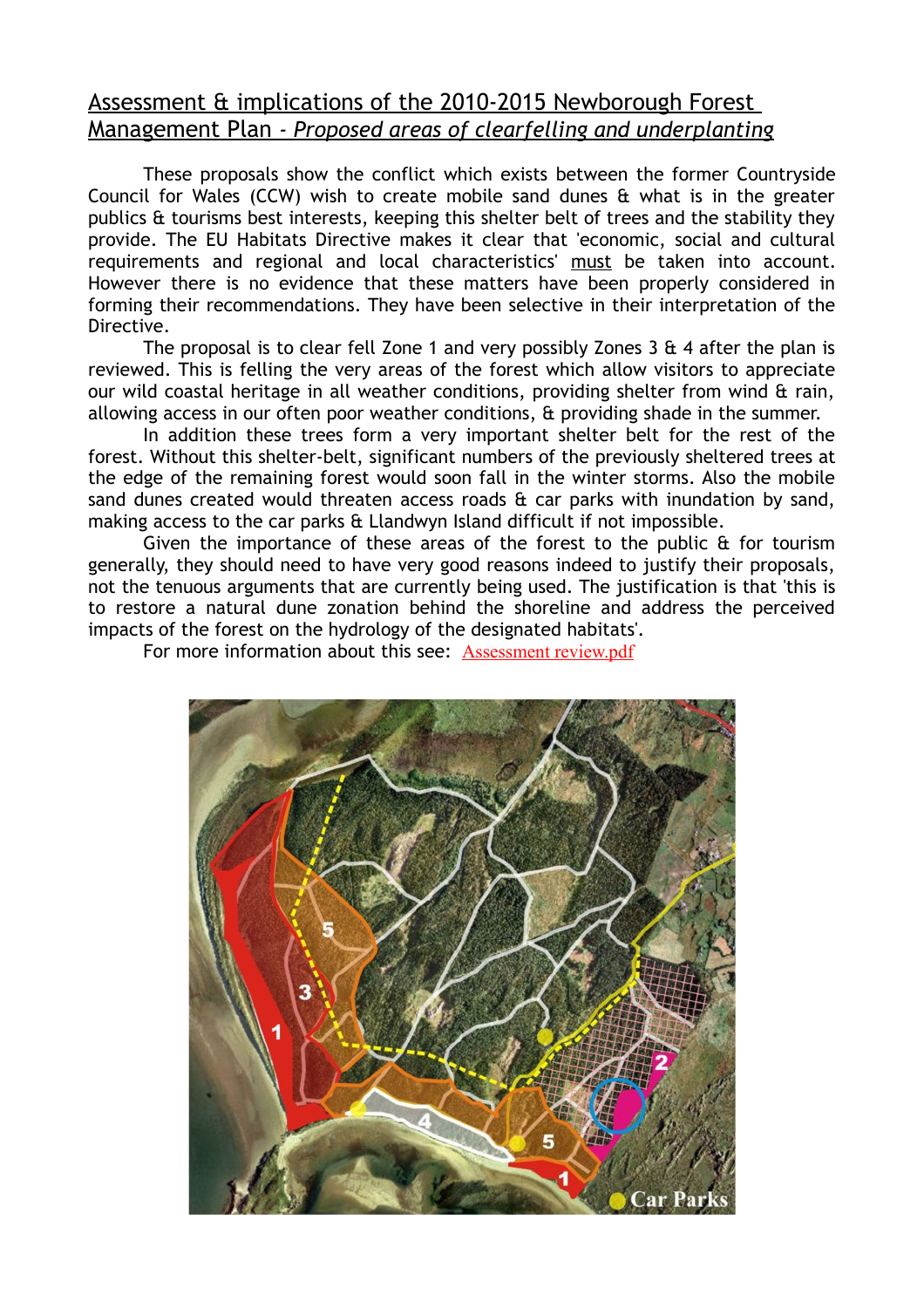| Zone                                     | Action during 5 year Plan period                                                                | Possible action after Plan is reviewed                                                             |
|------------------------------------------|-------------------------------------------------------------------------------------------------|----------------------------------------------------------------------------------------------------|
|                                          | * Clearfell and partial destumping, to<br>restore to mobile dunes                               |                                                                                                    |
|                                          | * Clearfell realignment of forest boundary<br>with the warren (indicative felling edge)         |                                                                                                    |
| $\overline{3}$                           | * Low-intervention. Monitor and review over<br>the plan period                                  | Clearfelling of entire area should they decide sand<br>dune remobilisation is insufficient.        |
|                                          | Natural processes to be allowed to occur.<br>Area of limited intervention.                      | Clearfelling of entire area should they decide sand<br>dune remobilisation is insufficient.        |
| 5                                        | Forest protection. Underplant to create an<br>Atlantic dune woodland.                           | * Note - The exact boundaries of Zone 5 may be<br>redefined once the Science Review has concluded. |
| proposed area of hydrological experiment |                                                                                                 |                                                                                                    |
|                                          | Area which could be at risk of Clearfelling depending on the results of hydrological experiment |                                                                                                    |
| <u>s partido d</u>                       | approx 500 metres from forest edge, as recommended in CCW's TSG FDP assessment document.        |                                                                                                    |
|                                          | Subject to the conclusion of the Science Review 2010                                            |                                                                                                    |

# 2010-2015 Newborough Forest Management Plan - the reality and implications of the plan

## **Zone 1:**

## *Clearfelling and partial stump removal; 'Encourage natural processes'*.

Actually the unnecessary and unjustified creation of more sand dunes at the expense of the forest; forest that currently provides shelter on the windward, weather side of the forest allowing visitors to appreciate the sea and our coastal heritage in all weathers. These trees also act as an important shelter belt for the rest of the forest protecting the trees further inland from the worst of the wind/weather and salt spray.

## **Zone 2:**

# *Realignment of the forest boundary with the Warren.*

This has been justified on the basis of 'aesthetics' - straight lines are supposedly unwelcome. The issue was discussed in the liaison partnership consultation but it was made clear during that process that any realignment could not be allowed to be 'felling by stealth'. Since it would be illegal for compensatory planting on the Warren the realignment could only have ever been a permanent loss of forest and therefore unacceptable to the public. It was always and could only have been 'felling by stealth'.

# **Zone 3 & 4:**

# *Low intervention/limited intervention. Natural processes to be allowed to occur/monitor and review over the plan period*.

Effectively non-management - no thinning and replanting to improve age structure and no underplanting to try and create a robust wind/weather resistant forest boundary. Trees in zones 3 have been sheltered by zone 1 from the worst of the prevailing wind/weather and salt spray. They have limited wind resistance and salt tolerance. Clearfelling of zone 1 newly exposes these trees to the effects of wind, weather and salt spray and will lead to decimation from windthrow and salt intolerance. A failure to improve the age structure will lead to further loss of trees. These zones are to be effectively left to die and/or be destroyed by wind/weather and salt spay.